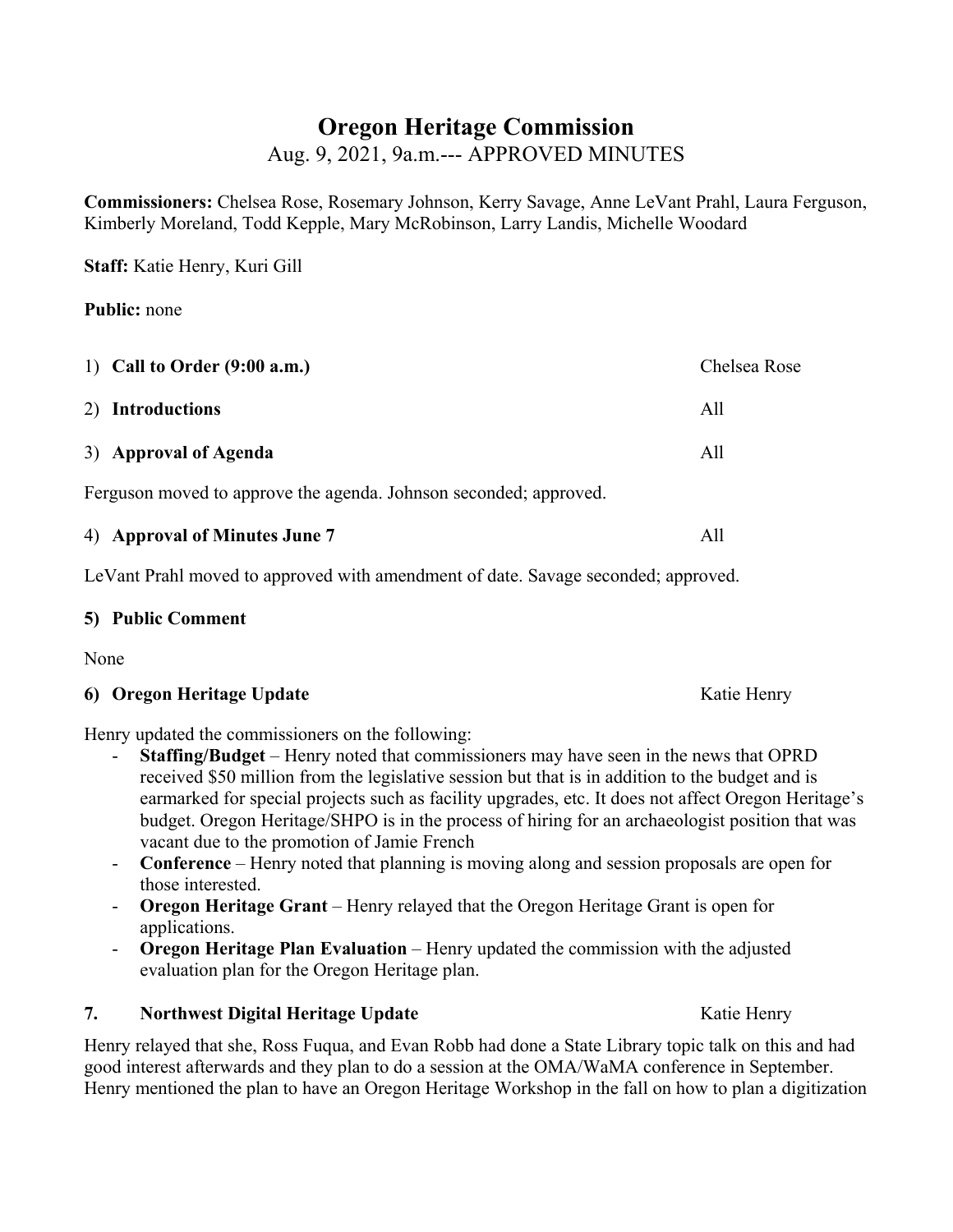project. Fuqua discussed the recent breakthrough of being able to harvest collections that use Past Perfect Online.

8. **Latino Heritage Summit Event Follow-Up Discussion** Katie Henry Henry followed up on concerns raised at the last commission meeting regarding the Latino heritage networking event from last April. Rose noted that she was surprised that Instituto de Cultura Oregoniana was not consulted prior to the event. Rose also mentioned it is an opportunity to discuss audiences for different events. There are events where we are targeting organizations that serve/work with the public and event where we target the public. On the topic of translation, Henry noted that in order for Oregon Heritage to effectively translate programs and materials we need OPRD to have the infrastructure, support, and resources. It is a conversation that Oregon Heritage staff is having with OPRD, especially when we have grant programs available to private individuals.

Henry invited commissioners to come to Oregon Heritage Staff with questions, concerns, brainstorming, or to be a part of planning processes and Rose invited Oregon Heritage staff to use commissioners as a resource. Henry reminded commissioners that if they wanted to do something formal about a topic they could do a position paper and Rose suggested that a less formal route could be putting recommendations in a Heritage Bulletin. Ferguson asked commissioners and staff to be mindful of partnership and levels of partnership. Rose brought up the importance of promoting relationship building. Moreland expressed insistence on addressing language barriers and being proactive. Landis recommended reaching out to the Oregon Commission on Hispanic Affairs.

### 9. **FY21 Oregon Cultural Trust funds review and FY22 recommendations** OCT Committee Henry reviewed the use of FY21 Oregon Cultural Trust Funds which included:

- All Star Grants
- 46 NAO Memberships and 3 webinars
- Consultant to revamp MentorCorps process
- Disaster Resilience value statement and inventories
- Awards videos

Henry reviewed the proposed recommendations for FY22 Oregon Cultural Trust Funds which includes mentor professional development, study of economic impact of heritage in Oregon, Conference, and supplies for Northwest Digital Heritage.

Johnson moved to accept the FY22 Oregon Cultural Trust recommendations. Kepple seconded. Approved.

# 10. **Chair and Vice Chair Nominations** Nomination Committee

Moreland relayed the committee's recommendations of LeVant Prahl for Chair and Ferguson for Vice Chair. Kepple moved to nominate LeVant Prahl for Chair and Ferguson for Vice Chair. Savage seconded. Approved.

11. Break

# 12. **Nonprofit Association of Oregon presentation** Jim White

Jim White, Executive Director of Nonprofit Association of Oregon, spoke to commissioners about what nonprofits have been through and what they are facing. He outlined four key areas to watch: people, resources, corporate structure, and relationship with community. Henry remarked on trust being high for